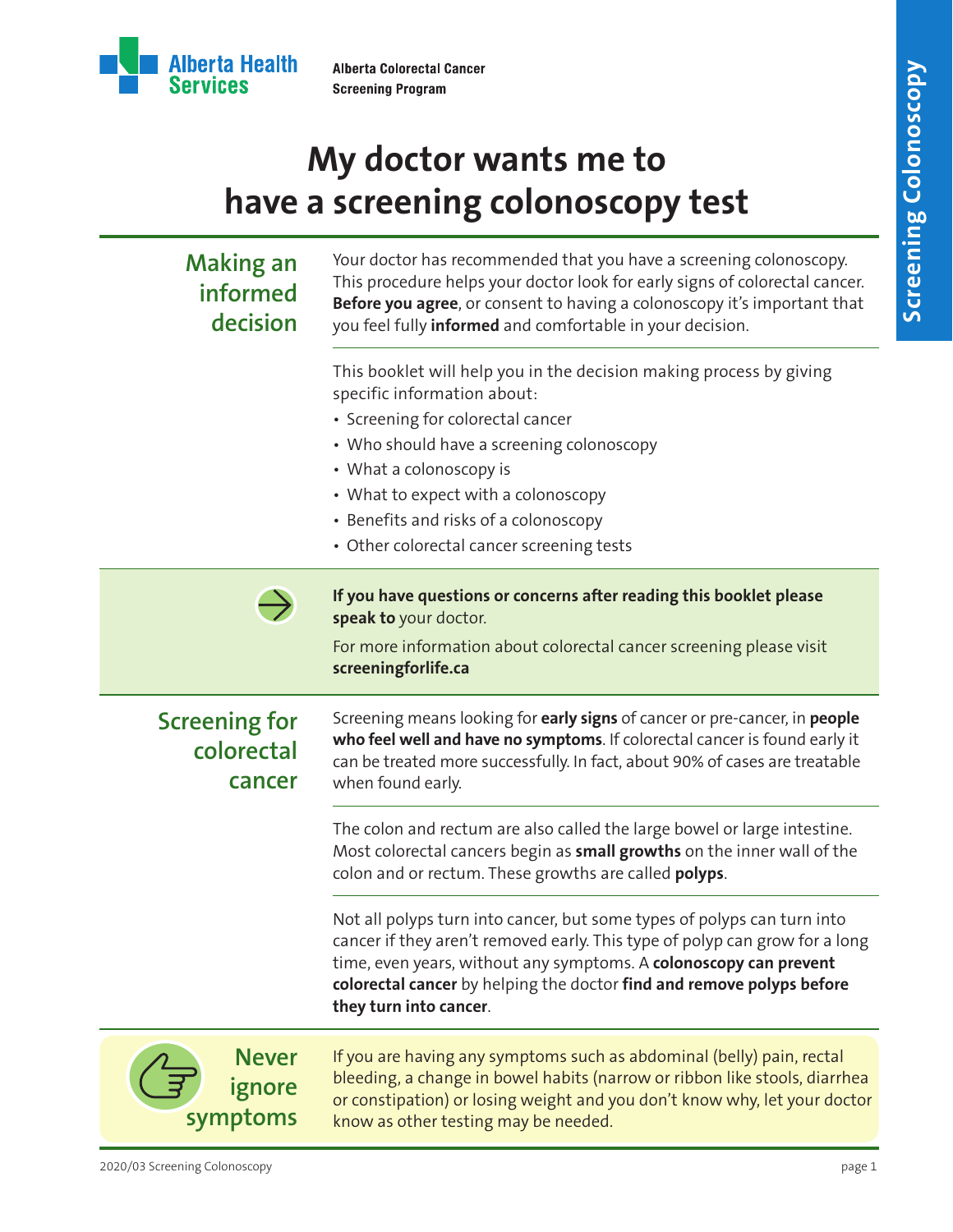

## **Who should have a screening colonoscopy?**

A **screening colonoscopy** is recommended for people who are at an **increased risk** for developing colorectal cancer. This includes people who **do not** have symptoms and have at least **one** of the following:

- An **abnormal FIT** (Fecal Immunochemical Test). An abnormal FIT (poop test) means blood was found in the stool.
- A **personal history** of colorectal cancer or high risk polyps (a type of polyp that can turn into cancer if not removed).
- **One first degree relative** (parent, sibling or child) who has been diagnosed with colorectal cancer or a high risk polyp at the **age of 60 or younger.**
- **Two or more first degree relatives** diagnosed with colorectal cancer or a high risk polyp at **any age**.

Most people start colorectal cancer screening at the age of 50. You may need to start at the age of 40 or earlier depending on your personal or family history. Recommendations for when to have your next screening test are based on your colonoscopy test results.

After age 74 the benefits of screening may no longer outweigh the risks. Talk to your doctor about your risk for colorectal cancer and when screening may no longer be of benefit.

## **What is a colonoscopy?**

- **•** A colonoscopy test lets the doctor **see**  the inside lining of the **colon and rectum**.
- This is done with a colonoscope, a long, flexible **tube with a light and small video camera** on the end.
- This test will help your doctor know if there are **polyps or cancer** in the colon and or rectum.

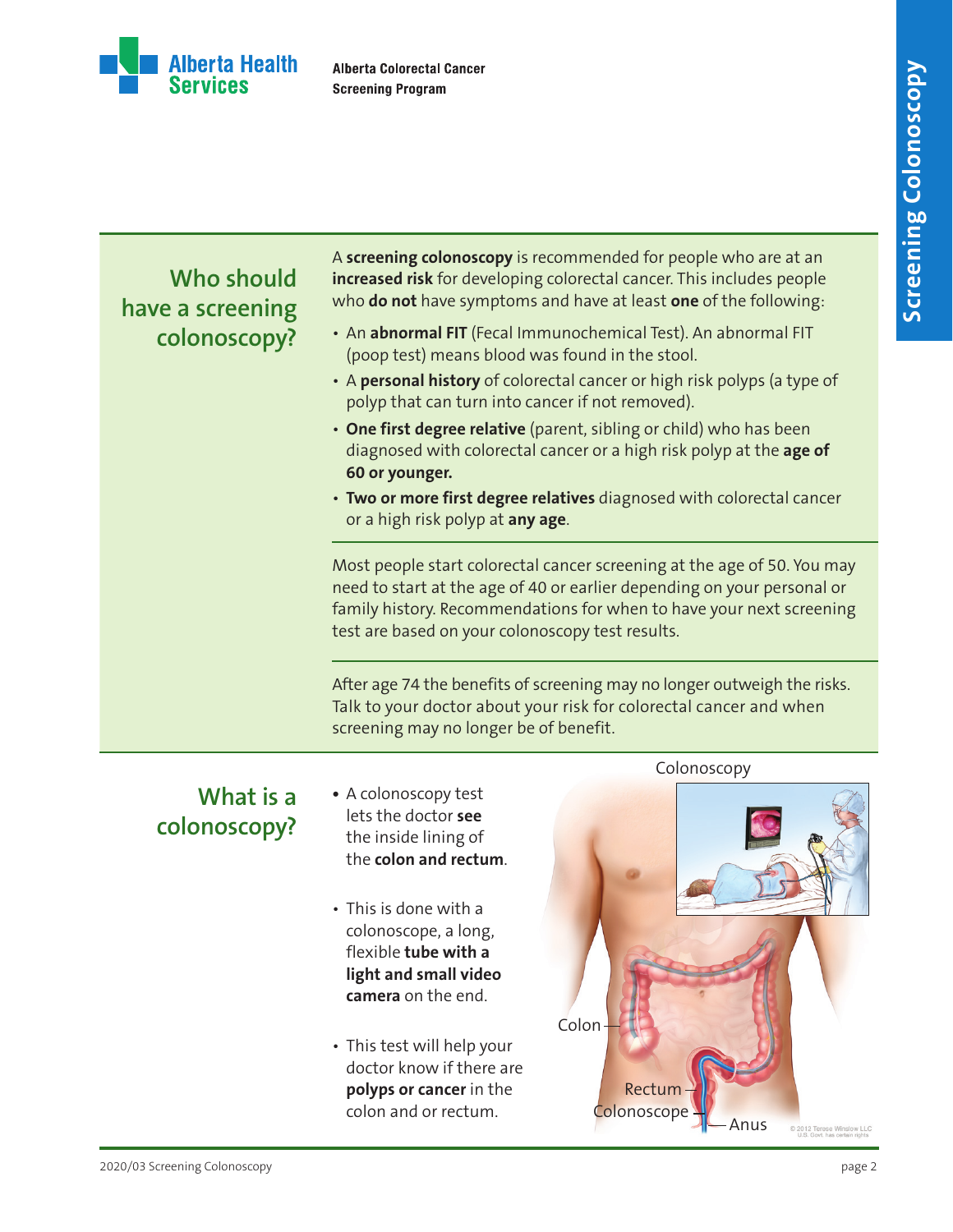

# **What to expect with a colonoscopy**

| <b>Medications</b>                         | Your doctor may need to adjust or stop certain medications before<br>the test. Be sure to tell your doctor about any medication you are<br>taking. Some examples of medication that might need to be adjusted<br>or stopped are iron tablets, diabetic pills and or insulin, blood thinners<br>and antithrombotics (for example, Coumadin®, Plavix®, Pradaxa®,<br>and Xarelto <sup>®</sup> ).                                                                                                                                                           |
|--------------------------------------------|---------------------------------------------------------------------------------------------------------------------------------------------------------------------------------------------------------------------------------------------------------------------------------------------------------------------------------------------------------------------------------------------------------------------------------------------------------------------------------------------------------------------------------------------------------|
| Diet changes                               | Your colon and rectum will need to be empty and cleaned out before<br>your colonoscopy. A clean colon and rectum helps the doctor to<br>see the entire inside lining. To prepare for the test you will be given<br>detailed instructions.<br>You will be asked to eat a low fibre diet a few days before the test. Low<br>fibre foods help prepare the colon for the clear fluid diet that follows. Some<br>examples of low fibre foods are white bread and well cooked vegetables.<br>You'll also be asked to avoid some foods such as nuts and seeds. |
|                                            | The day before your test you will start a clear fluids diet. Some examples<br>of clear fluids are broth and clear juices. Your instructions will include<br>a list of the foods and clear fluids that should and should not be taken<br>before your colonoscopy.                                                                                                                                                                                                                                                                                        |
| <b>Drinking the bowel</b><br>prep solution | You will also be asked to drink a large amount of bowel prep (laxative)<br>solution which can be unpleasant. In most cases you will start drinking<br>the prep solution the evening before your test.<br>Drinking this solution will cause you to have loose<br>and watery stools (diarrhea). It's a good idea to make<br>plans to be home during this time as you will need<br>to use the bathroom often.                                                                                                                                              |
| Why a clean<br>bowel is so<br>important    | Having a properly prepared bowel is the most important thing you can<br>do for your colonoscopy to be a success. If the colon and rectum aren't<br>completely cleaned out:<br>• A polyp or a cancer may be missed.<br>• The test may take longer to complete.<br>• The test may be cancelled. It would be unsafe for the doctor<br>to continue without being able to see properly.<br>• The colonoscopy and the bowel preparation may need to be<br>repeated on a different day.                                                                        |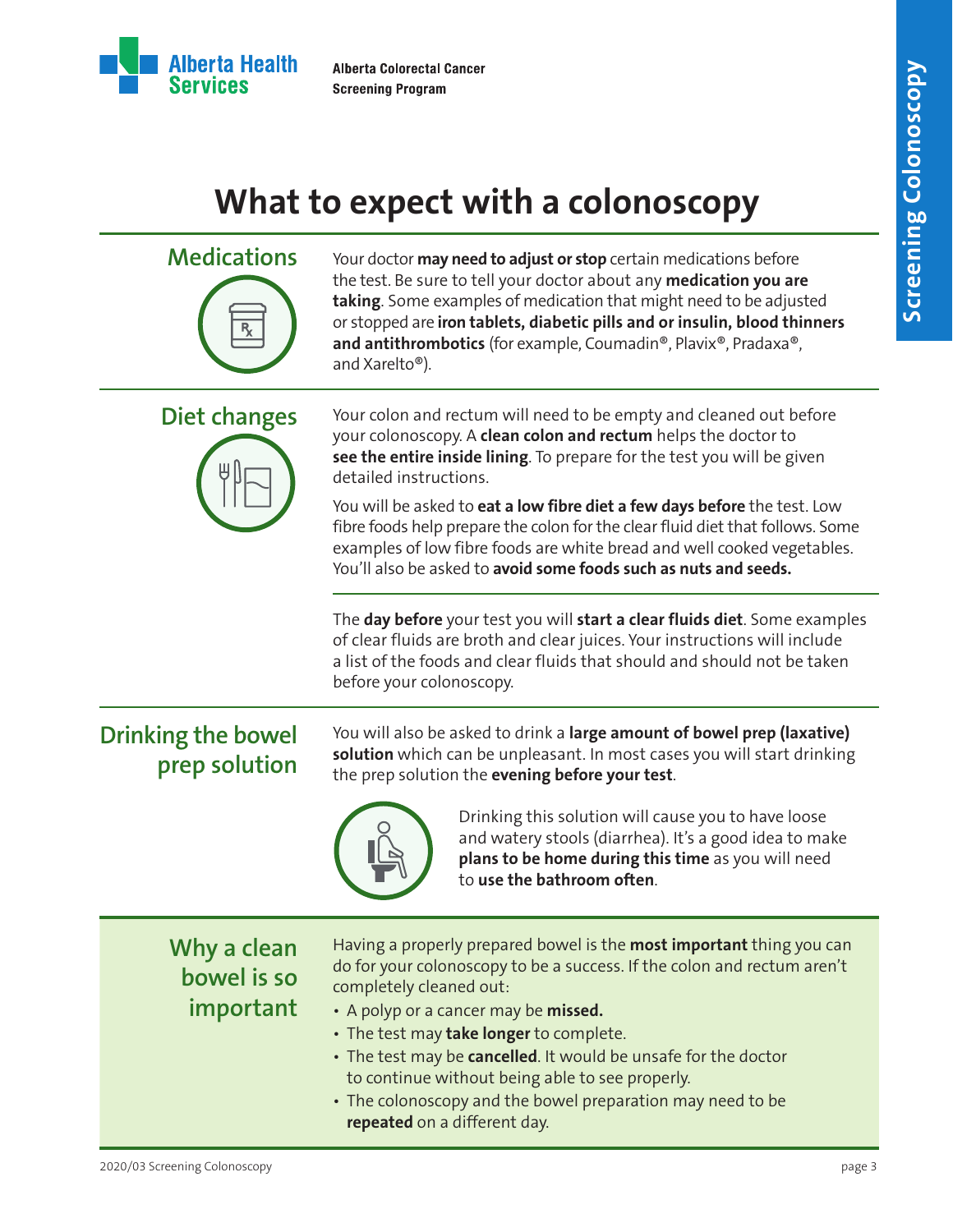

| <b>Comfort and</b><br>sedation<br>medicine               | A colonoscopy is generally <b>well tolerated</b> but some people may<br>feel cramps (pain), bloating and pressure as the doctor moves the<br>colonoscope around the corners of your colon.                                                                                                                                                                                                                                                                                                                                                                                                                                                                                                                                                                                                                                       |
|----------------------------------------------------------|----------------------------------------------------------------------------------------------------------------------------------------------------------------------------------------------------------------------------------------------------------------------------------------------------------------------------------------------------------------------------------------------------------------------------------------------------------------------------------------------------------------------------------------------------------------------------------------------------------------------------------------------------------------------------------------------------------------------------------------------------------------------------------------------------------------------------------|
|                                                          | Sedation medicine is usually given during the test to lessen any<br>discomfort and help you relax. This medicine is given slowly through<br>an IV (intravenous). It may make you feel sleepy or light headed. You will<br>still be able to breathe on your own. Most people remain aware of what<br>is happening but may forget some details about the test.                                                                                                                                                                                                                                                                                                                                                                                                                                                                     |
|                                                          | Some people may choose to have the colonoscopy without any sedation.<br>If you have questions or concerns about getting sedation please ask your<br>nurse or doctor. If you do not want sedation, talk to your doctor. In many<br>cases colonoscopies can be comfortable without sedation medicine.                                                                                                                                                                                                                                                                                                                                                                                                                                                                                                                              |
| <b>Make plans for</b><br>getting home<br>after your test | You will need a responsible adult to take you home after the test.<br>You may not drive for at least 8 hours after you were<br>given sedation (or longer in some cases depending on<br>what your healthcare provider has told you).<br>Patients given sedation medicine are considered<br>legally impaired.                                                                                                                                                                                                                                                                                                                                                                                                                                                                                                                      |
|                                                          | If you plan to have no sedation for your test, you will still need to arrange<br>for an adult to pick you up from the clinic.<br>Although many times a colonoscopy can be comfortable without<br>sedation, sometimes sedation is needed if you are having too much<br>discomfort to be able to continue. If you still choose not to have sedation,<br>your test may need to be stopped and booked for a later date.                                                                                                                                                                                                                                                                                                                                                                                                              |
| When you<br>arrive for your<br>colonoscopy               | • You will be asked to provide the name and phone number of the person<br>coming to pick you up after your test.<br>• Before your colonoscopy your nurse or doctor will go over the test with<br>you, explaining the risks and benefits. If you have any questions about<br>your colonoscopy or other alternatives to this test please ask the nurse<br>or doctor before your procedure. You will sign a consent form after all<br>your questions have been answered.<br>• You should plan to be at the clinic for about 2 to 3 hours. Do not make<br>plans for the rest of the day in case your test is delayed.<br>• You will change into a hospital gown. The nurse will review any medication<br>you take, any allergies, and check your blood pressure and pulse.<br>• An IV will be started in a vein in your hand or arm. |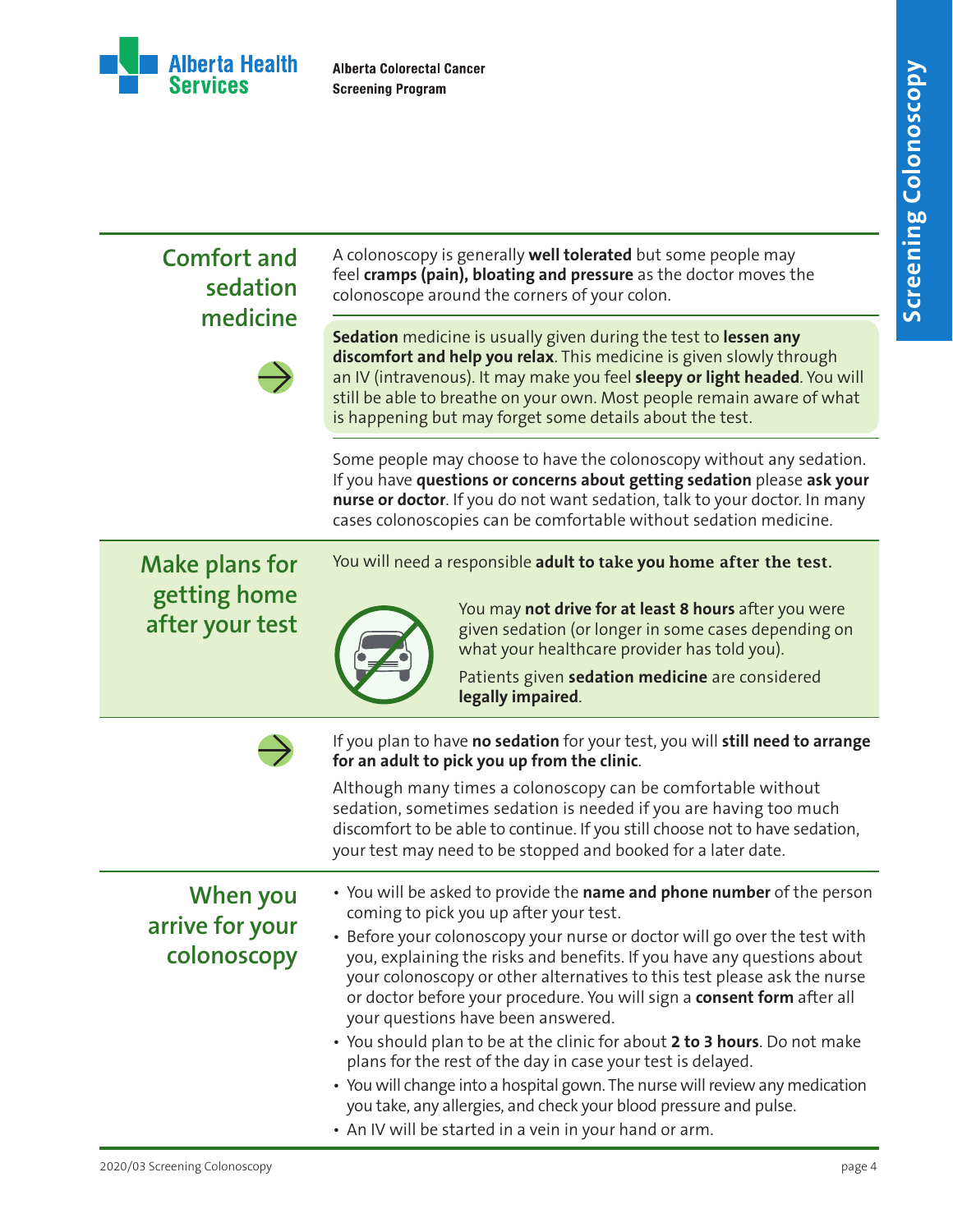

### **During the colonoscopy**

• The colonoscopy will be done by a doctor and 1 or 2 nurses will also be in the room.

### • You will be lying on a stretcher, on your left side, and may be asked to turn on to your back or right side during the test.

- If you are having sedation medicine it will be given through the IV.
- The doctor will insert a colonoscope (scope) through the anus into the rectum, then pass it through the colon.
- To help the doctor see the entire colon, air or carbon dioxide is pumped into your colon to keep it inflated.
- The entire test takes about **20 to 45 minutes** to complete.

## **If polyps are found**

If polyps are found during the test, they will be **removed with a tool (snare)** that can go through the scope. This is called a polypectomy. The removal of a polyp doesn't usually hurt. The **polyp is then sent to the lab** to check if it has any areas that are abnormal.



## **Are polyps always removed?**

If the doctor decides it's not safe to remove a polyp or abnormal growth during the test (for example, a polyp is too large or you're feeling too much pain) it may need to be removed at a later date.

A **small biopsy** (removal of tissue) may be taken and **sent to the lab** to be examined under a microscope to see if it's a benign (non-cancerous) growth, cancerous or something else.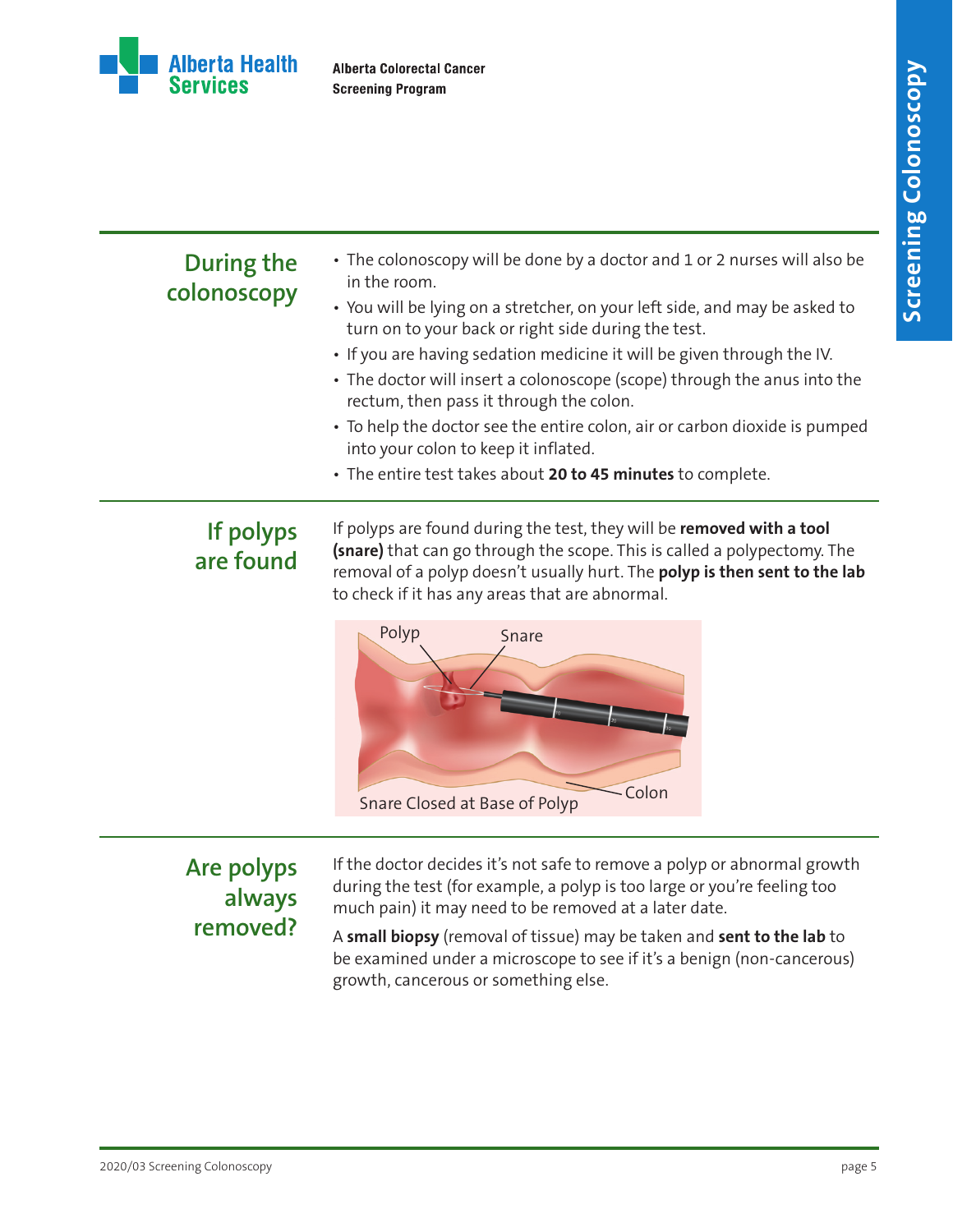

**After the test** You will be taken to a recovery area to **rest**. It can take **30 to 60 minutes** for the first effects of the sedation to wear off. During your recovery time your blood pressure, heart rate and breathing will be monitored.

> You may have some **cramping** or pressure in your abdomen (belly) because of the air pumped into your colon during the test. You will be encouraged to pass gas. This should help get rid of your feelings of bloating and cramping.

If a polyp is removed it's common to see a **small amount of fresh blood** on the toilet tissue.

Before you leave the clinic, the doctor or nurse will talk to you about the results of your colonoscopy.

If you had to stop taking any medications before the test, the doctor or nurse will let you know when you can start taking them again.

### **If you were given sedation:**



Do not drive, drink alcohol, operate heavy machinery or sign legal or financial documents **for at least 8 hours** (or longer in some cases depending on what your healthcare provider has told you).

- **At home** It's important to **rest** and **avoid** any activity that takes a lot of energy (such as hard exercise or heavy lifting).
	- Depending on your job, you may go back to work the day after your colonoscopy.
	- You can start to eat your normal diet.



It's important to note that you may **not** be covered by your travel insurance if you have a complication (problem) from your colonoscopy and are out of the province or country. If this is a concern, avoid travelling for **2 weeks** after your colonoscopy.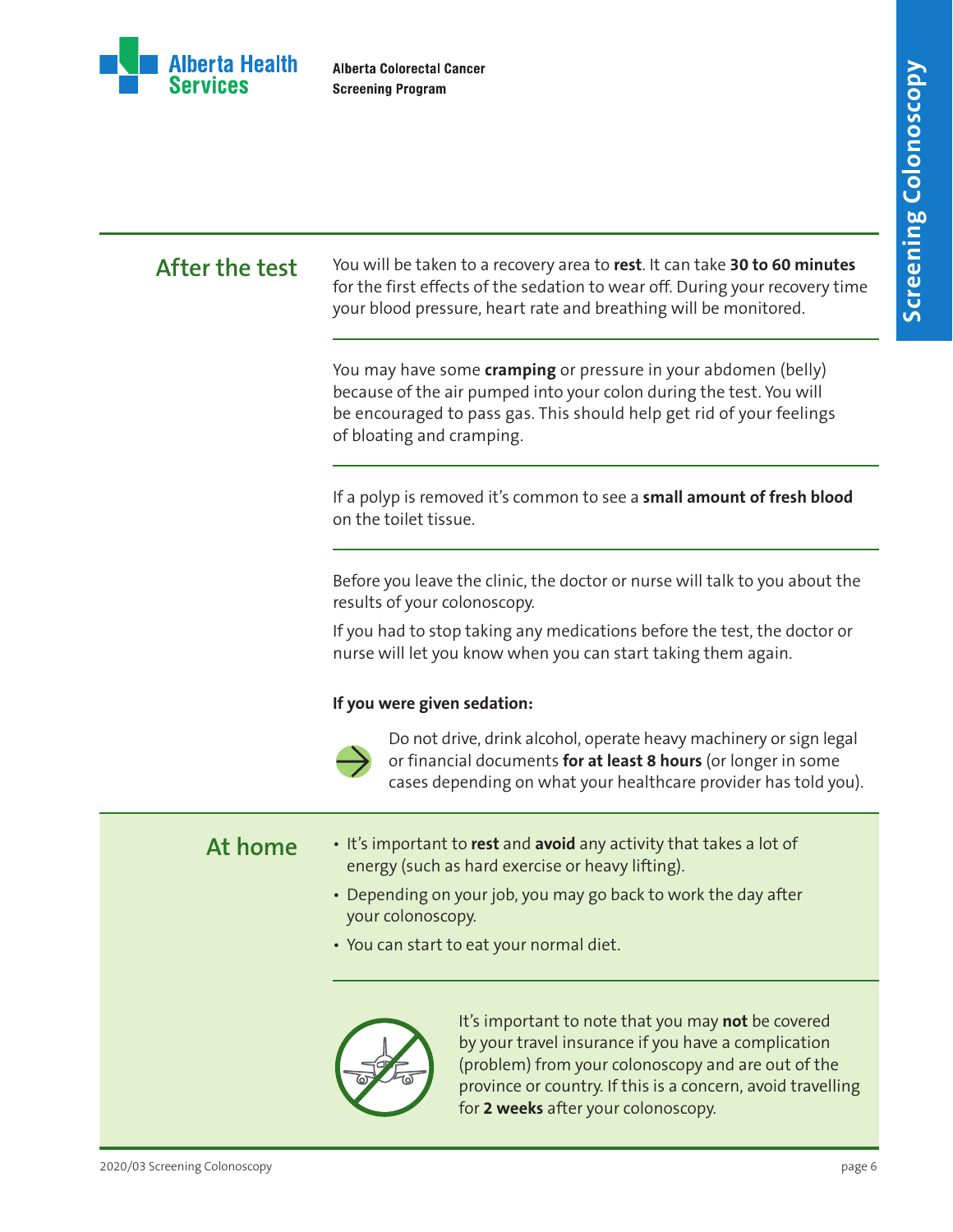

| <b>Benefits of a</b><br>colonoscopy | Overall a colonoscopy test is safe, however, it's always important to<br>know the benefits and the risks when you're considering any medical<br>procedure or test.                                                                                                                                                                                                                                                                                  |
|-------------------------------------|-----------------------------------------------------------------------------------------------------------------------------------------------------------------------------------------------------------------------------------------------------------------------------------------------------------------------------------------------------------------------------------------------------------------------------------------------------|
|                                     | • A colonoscopy can prevent colorectal cancer by helping the doctor find<br>and remove polyps before they turn into cancer.                                                                                                                                                                                                                                                                                                                         |
|                                     | · If colorectal cancer is found early, it can be treated more successfully.<br>About 90% of cases are treatable if found early.                                                                                                                                                                                                                                                                                                                     |
| <b>Risks of a</b><br>colonoscopy    | The risks involved in having a colonoscopy are very low. However, like<br>any medical test, there is a small chance for problems (complications)<br>to occur, particularly if a polyp is removed. These include:                                                                                                                                                                                                                                    |
|                                     | • A tear or hole in the colon or rectum wall (perforation). This may<br>require surgery to fix. Overall there is a 1 in 1,000 chance of having<br>a perforation. When a polyp is removed the risk increases to about<br>1 in 500 tests.                                                                                                                                                                                                             |
|                                     | • Bleeding from the site where a tissue sample (biopsy) was taken or<br>a polyp was removed. The risk of bleeding after a routine colonoscopy<br>is 7 in 10,000 procedures. When a polyp is removed the risk increases<br>to about 10 in every 1,000 tests.                                                                                                                                                                                         |
|                                     | • Infection related to bowel perforation (as bowel contents may leak<br>into the abdominal cavity) or at the IV (intravenous) site.                                                                                                                                                                                                                                                                                                                 |
|                                     | • Missed polyps or cancer.                                                                                                                                                                                                                                                                                                                                                                                                                          |
|                                     | • Complications from sedation medicine such as an allergic reaction,<br>low blood pressure or breathing problems.                                                                                                                                                                                                                                                                                                                                   |
|                                     | • Damage to organs within the abdomen, such as the spleen. The<br>chance of this happening is very rare (about 1 in every 100,000 tests).                                                                                                                                                                                                                                                                                                           |
|                                     | · Severe dehydration, falls, kidney troubles or chemical imbalances<br>from the bowel preparation.                                                                                                                                                                                                                                                                                                                                                  |
|                                     | The risk of a serious complication is about 1 in 1,000 tests. If a serious<br>complication occurs, treatment including hospitalization, blood<br>transfusion(s), and or repeat colonoscopy, or surgery might be needed.<br>In extremely rare cases a serious complication from a colonoscopy could<br>result in death - especially in people with other significant medical<br>problems. The risk of death from a colonoscopy is about 1 in 14,000. |

• The number of people who benefit from this test is much higher than the number who have complications.

• If you have **questions** about the potential risks of a colonoscopy please **talk to the doctor doing your test**.

 $\rightarrow$